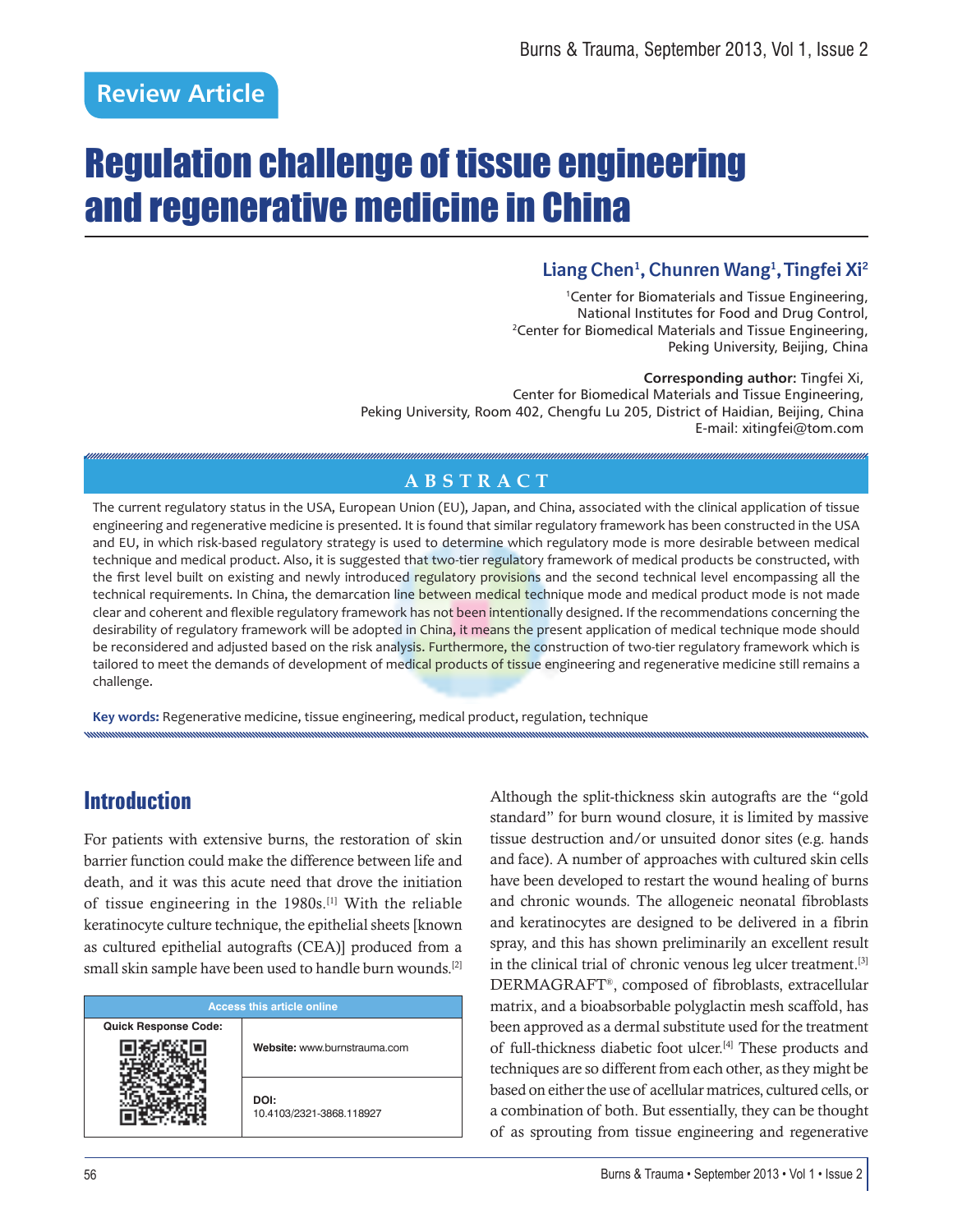medicine, which aim at the repair and regeneration of the structure and function of damaged tissue and organ.

Besides the skin, the researches in tissue engineering and regenerative medicine are involved with almost every kind of human tissue and organ. There are more and more evidences showing that the related research results might be promising in the clinic as an alternative to traditional clinic treatment. But on the other side, the medical techniques and medical products derived from tissue engineering and regenerative medicine can be very complex, which are different from ordinary medicinal products or medical devices. It is unlikely that all aspects of tissue engineering and regenerative medicine can be encompassed by current legislation, for example, in relation to medicinal products, or medical devices, or clinical trials.<sup>[5]</sup> New regulatory framework should be developed to oversee the introduction of these advanced medical products and techniques into clinic.

## **Concepts of tissue engineering and regenerative medicine**

To establish the regulatory framework, the first step might be the development of the definitions of tissue engineering and regenerative medicine, which define the boundaries of the area that will be regulated in this way. In the fourth annual National Institutes of Health Bioengineering Consortium (BECON) Symposium held in 2001, the regenerative medicine was equally referred to as reparative medicine or tissue engineering, for which the definition presented was that the regeneration and remodeling of tissue *in vivo*  for the purpose of repairing, replacing, maintaining, or enhancing organ function, and the engineering and growing of functional tissue substitutes *in vitro* for implantation *in vivo*  as a biological substitute for damaged or diseased tissues and organs.[6] In fact, the term of tissue engineering was proposed early than that of regenerative medicine. In this area, cells are typically combined with matrices to achieve new tissue formation.[7] With the new field of stem cell biology emerging, it is found that the stem cell holds great promise in its potential for therapy using tissue engineering strategies. Thus, the term regenerative medicine is recently more referred to, which aptly describes the intersection of stem cell science with tissue engineering.<sup>[8]</sup> It involves typically the systemic delivery of stem cells in the hope of reversing degenerative disease or stimulating repair post injury.[9]

Furthermore, the term regenerative medicine combines the elements of tissue engineering and stem cell science to encompass the broad range of scientific disciplines that are necessary to further the field.<sup>[10]</sup> The approaches under development have evolved from the earlier focus on replacement to the recent inclusion of repair and regeneration. Replacement involves the growing or fabricating of tissues and organs outside the body and then implanting them. Repair is the biological effect at the cell and molecular level, including the repair of DNA. Finally, regeneration is to literally grow *in vivo* a new tissue or organ.<sup>[11]</sup> It might also be noted that whether one's strategy is replacement, repair, or regeneration, the approaches one uses can involve cells alone, cells seeded in a scaffold, or even a scaffold alone.<sup>[11]</sup> But the formation of tissue and organ is achieved by cells, whether the cells are intentionally introduced *in vitro* or mobilized *in vivo*. Cells sense signals from soluble molecules, from the substrate/matrix to which the cells are adherent, and from the mechanical or physical forces acting on them. So, it is usually thought that cells should be the core element of medical products and techniques derived from tissue engineering and regenerative medicine.

# **Regulation mode in clinic application: Medical technique or medical product**

For the introduction of tissue engineering and regenerative medicine into clinical practice, specific regulatory framework is required to be designed. First of all, it should be considered that when tissue engineering and regenerative medicine are applied in clinic, they ought to be adopted as medical techniques or as more regulated medical products, which represent very different regulatory requirements.

In the USA, if the cells are minimally manipulated and homologously used only, are not combined with a drug or device, and are not for metabolic use when from an unrelated donor [Table 1], according to the Food and Drug Administration (FDA), the usage of cells can be carried out as a clinic technique in a well-equipped hospital without FDA approval,  $[12,13]$  in which only control of communicable diseases is required in the procedure involving cells. For instance, autologous bone marrow – derived cells can be harvested from peripheral blood following stimulation with appropriate growth factors, definite cell populations are isolated by specific surface markers, and the concentrated cell preparation can be re-infused in the systemic circulation or in the affected organ.

But if the manipulation and usage of cells are beyond the above criteria, for example, the culture, expansion, and/or differentiation of the cells, or cells combined with biomaterial scaffold, these processes are more elaborated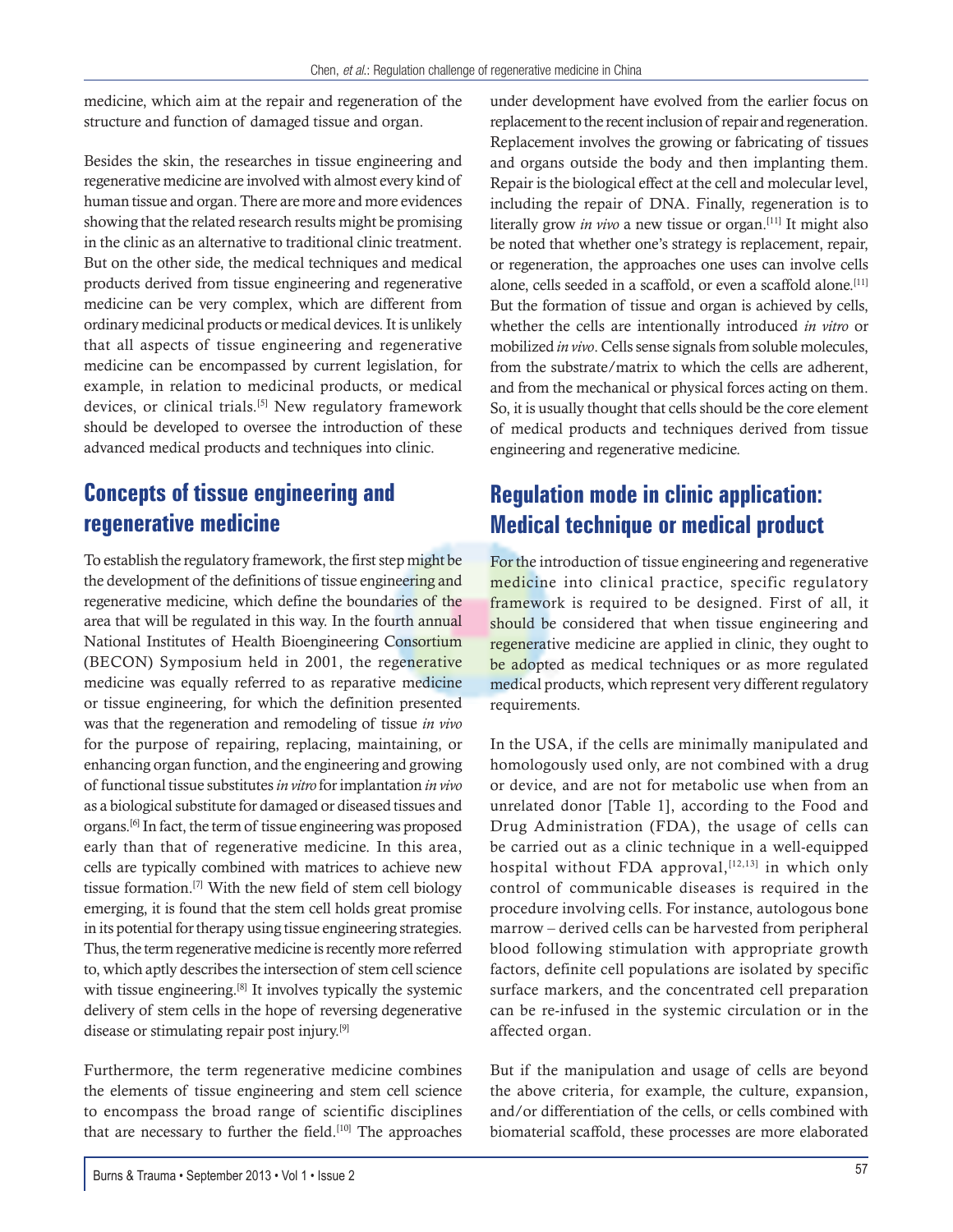| Table 1: Current status of regulation of cell-based tissue engineering and regenerative medicine |                                                                                                                                                                                                                                                                                                                                                                                                                                                                                                                                        |
|--------------------------------------------------------------------------------------------------|----------------------------------------------------------------------------------------------------------------------------------------------------------------------------------------------------------------------------------------------------------------------------------------------------------------------------------------------------------------------------------------------------------------------------------------------------------------------------------------------------------------------------------------|
| Country/region                                                                                   | <b>Current status</b>                                                                                                                                                                                                                                                                                                                                                                                                                                                                                                                  |
| <b>USA</b>                                                                                       | If it is intended to be used as medical technique in clinic, the following conditions must be fulfilled. Cells are (1) minimally manipulated,<br>(2) homologously used, (3) not combined with a drug or device, and (4) have no systemic effect and do not depend upon the metabolic<br>activity of living cells for the primary function (except for autologous use or allogeneic use in a first-degree or second-degree blood<br>relative). Otherwise, it will be regulated as a medical product with premarket approval requirement |
| EU                                                                                               | The following conditions need to be fulfilled: Cells (1) are not subjected to substantial manipulation, (2) have the same function, and (3) are<br>not combined with medical devices, or if cells are prepared and used as a custom-made product for an individual patient in a hospital, their<br>usage might be treated as medical technique. Otherwise, they should be presented as a medicinal product                                                                                                                             |
| Japan                                                                                            | It is permitted to carry out human stem cell clinical research, even though stem cells are substantially manipulated or combined with<br>non-cellular components                                                                                                                                                                                                                                                                                                                                                                       |
| China                                                                                            | There have not been any criteria related to the manipulation and usage of cells, which can be used to determine whether the medical<br>technique mode or the medical product mode is desired                                                                                                                                                                                                                                                                                                                                           |

and require more complex and expensive facilities, and more risks should be taken care of. When tissue engineering and regenerative medicine are translated into clinical application in such matters, there should be manufacture quality control and they should be regulated by the FDA as medical products.

In the European Union (EU), similar strategy is adopted to determine the regulation mode of tissue engineering and regenerative medicine in clinic. If cells are only subjected to separation, concentration, purification, filtering, cryopreservation, or vitrification, and have the same function and are not combined with medical devices, their usages for the intended regeneration, repair, or replacement of tissue and organ might be treated as medical techniques [Table 1]. Otherwise, they should be presented as medicinal products which are regulated for the marketing authorization at the European community level.<sup>[14]</sup>

In Japan, if the use of stem cell is aimed at the regeneration of organs or tissues lost or damaged due to injury or disease, it is permitted to carry out human stem cell clinical research, even though the processing of cells is beyond the minimal manipulation, such as artificially induced proliferation, drug treatments intended to activate cells or elicit other effects, modification of biological properties, combination with non-cellular components, etc.[15] This is deemed a pragmatic regulatory strategy since there is no proper "regulatory approval pathway" for the commercialization as medical products, for instance, some important rules have been lacking for preclinical studies and clinical assessment.[16] This has hampered the development of application in clinic as medical products of tissue engineering and regenerative medicine.

In China, there seem to have two parallel regulatory regimes that can both be applied to the transformation to the clinic of tissue engineering and regenerative medicine. They are not mutually exclusive regulations. Medical technique or medical product, each of them can be the choice, no matter whether the cells are minimally or substantially manipulated.[17,18] The current regulatory situation might reflect the present status of research and development of tissue engineering and regenerative medicine in China, which are mainly in the professional medical institutions where the clinicians try to carry out some tissue engineering and regenerative medicine based treatments. But on the other side, it also reflects, to some degree, the predicament in the way of developing medical products.

The above information represents, to some degree, the current regulatory situation of tissue engineering and regenerative medicine [Table 1]. It is obvious that various kinds of framework are designed by regulators. Just based on the mentioned cell-related criteria, the demarcation line is made clear by regulators of the USA and EU to determine which regulatory mode is more desirable between medical technique and medical product. This regulatory scheme represents an ambitious attempt to set up a coherent and flexible framework for tissue engineering and regenerative medicine. In most researches, the cells might be subjected to substantial manipulation, or nonhomologous use, or combination with drugs or medical devices, or have systemic function/ metabolic function. In such circumstances, the risks such as those related to transmission of communicable disease, control of processing, and clinical safety and effectiveness are significant, in which the desirability of regulation mode of medical technique is challenged in nature. The establishment of medical product mode should be the core of regulatory framework for the introduction of tissue engineering and regenerative medicine into clinic.

## **Current regulation as medical product in the USA and EU**

When medical products derived from tissue engineering and regenerative medicine are applied in clinic, these products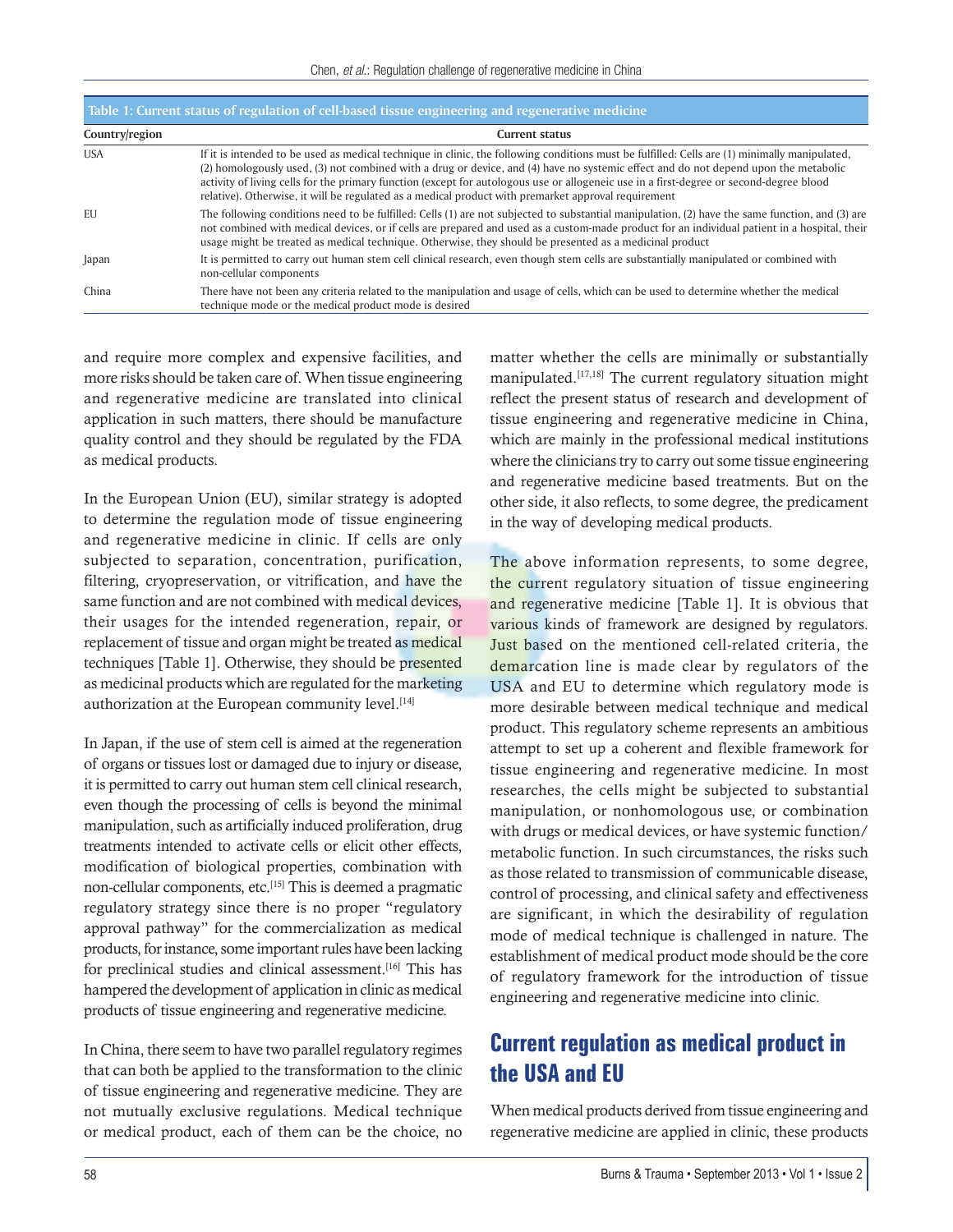are intended to have the potential of repair, replacement, or regeneration of damaged tissues and organs. These are generally considered as the typical characteristics that might be used to distinguish these medical products from the others, since these therapeutic effects are dependent on the biological function of cells, which are different from the effects produced by the electromechanical devices or prosthetic implants. But a unanimously accepted concept of medical products derived from tissue engineering and regenerative medicine is yet to develop. Several terms have been proposed, for example, "tissue engineered medical product" (TEMP) and "tissue engineered product" (TEP), and several definitions have been given which cover the characteristics of these medical products.

The term TEMP has been defined in a standard document of the American Society for Testing and Materials (ASTM). TEMP is defined as "a medical product that repairs, modifies, or regenerates the recipient's cells, tissues, and organs or their structure and function, or both."[19] In the USA, this terminology standard has been included in the FDA-recognized consensus standards database. In this definition, what comprises TEMPs is not clarified, and just in the following sentences is given the explanation as "TEMPs derive their therapeutic potential from various components used alone or in various combinations. The components might be biological products (i.e. cells, organs, tissues, derivatives, and processed biologics), biomaterials (i.e. substrates and scaffolds), biomolecules, devices, and drugs." This means if a TEMP is only composed of cell, biomaterial scaffold, or chemical alone, it might be correspondingly thought as a biological product, medical device, or drug, respectively, and is included in the regulatory regimes that have been developed for these medical products. But in more complex instances, the TEMPs might be composed of any combinations of drugs, devices, and biological products, where such applications fall under the category of combination products.

The regulatory framework for combination products has been developed in the FDA during the last decade. A combination product is assigned to an agency center or alternative organizational component that will have primary jurisdiction for its premarket review and regulation. The assignment is based on determination of the primary mode of action (PMOA) of the combination product.<sup>[20]</sup> For example, if the PMOA of a device–biological combination product is attributable to the biological product, the agency responsible for premarket review of that biological product will have primary jurisdiction for the combination product. Apligraf is a bilayered tissue construct consisting of allogeneic keratinocytes, fibroblasts, and bovine type I

collagen. At first, Apligraf had been approved as a medical device for the treatment of venous leg and diabetic foot ulcers;[21] but now following the jurisdiction mechanism of the combination product, this product is diverted to a biologics license application (BLA) regulatory pathway for the treatment of surgically created gingival and alveolar mucosal surface defects in adults.[22]

In the EU, the term TEP is proposed and the definition is: "A product that contains or consists of engineered cells or tissues, and is presented as having properties for, or is used in or administered to human beings with a view to regenerating, repairing, or replacing a human tissue."[14] The definition of TEP is similar to that of TEMP recognized by the FDA, where the tissue repairing, replacing, or regenerating potential of the product is emphasized, but there exist significant differences. The engineered cells are considered as indispensable components of TEPs, and that TEPs are classified as advanced therapy medicinal products might be attributed to this. When the TEP incorporates, as an integral part of the product, one or more medical devices, it is thought as the combined advanced therapy medicinal product because where a product contains viable cells or tissues, the pharmacological, immunological, or metabolic action of those cells or tissues should be considered as the principal mode of action of the product.

When medical products derived from tissue engineering and regenerative medicine are intended to be used in clinic, their components and action modes will be so diversified and the attributes of these medical products might be different. The regulatory strategy has to make a difficult balance between the possibility for patients to gain rapid access to promising products and appropriate guarantees on safety and quality. It is, therefore, suggested to opt for a two-stage regulatory strategy,<sup>[23]</sup> with the first level built on the existing and newly introduced regulatory provisions and the second technical level encompassing all the technical requirements for the whole development process, from production, handling, storage, and transport to traceability of the donor. Since tissue engineering and regenerative medicine are emerging and fast-moving fields, the technological development is not fully foreseeable. It is worth noting that the capability of the regulation strategy to adapt in a timely manner to scientific progress relies, therefore, on its technical level, which can be updated and revised in a flexible and rapid manner.

As living cells, biomaterials, and growth factors might be involved in tissue engineering and regenerative medicine, the existing provisions in relation to medicinal products and medical devices can be applicable. Cells are the key element in tissue engineering and regenerative medicine.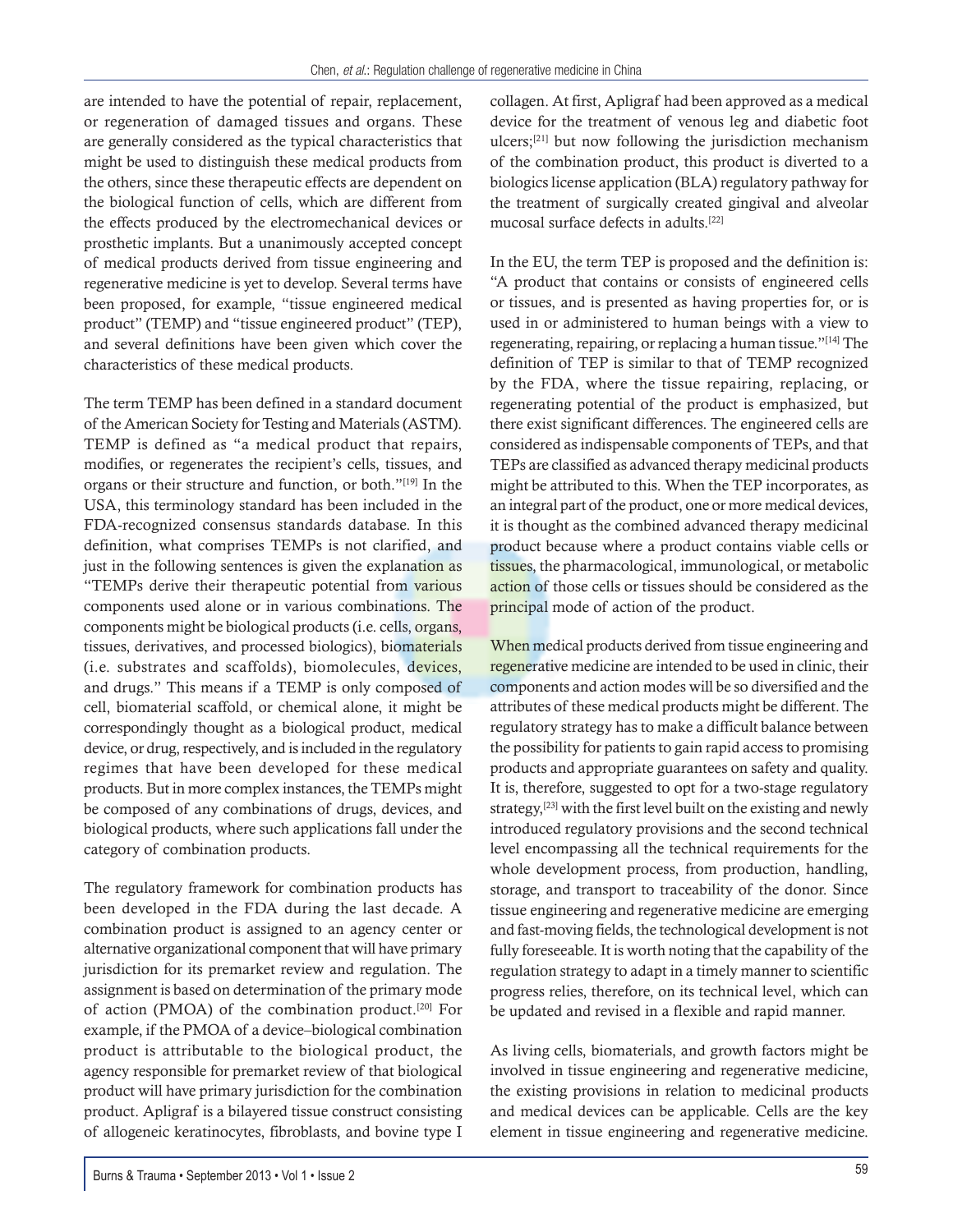In the USA, to cope with the challenge of cellular and tissue-based products, the "Tissue Action Plan" was initiated in 1998. Until 2005, three rules about human cells, tissues, and cellular and tissue-based products had been issued: "establishment registration and listing," "eligibility determination for donors," and "current Good Tissue Practice." These three rules, combined with the existing rules for drug, biological product, and medical device, have constituted the rounded regulatory regime for medical products derived from tissue engineering and regenerative medicine. At the technical level, many important guidance documents have been also issued timely, $[24]$  for example, "guidance of chemistry, manufacturing, and control (CMC) information for human somatic cell therapy investigational new drug applications." In the EU, the integrated regulatory framework is on the way. The new regulation No. 1394/2007 is provided for TEP marketing authorization procedure. Some technical guidance documents have been issued, for example, "guideline on cell-based medicinal products."[25] But some technical requirements, like Good Manufacturing Practice and Good Clinical Practice, have not been developed in detail yet.[23]

## **Current status of regulation and challenge in China**

In China, if the application of tissue engineering and regenerative medicine is intended to follow the regulation mode of medical product, there are several provisions and guidance that can be referred to. When the product is composed of cell and biomaterial, it is considered as a combination product,<sup>[26]</sup> which might be applied for the product classification at first, if this kind of combination product has not obtained the marketing approval before in China. This is also based on a determination of the PMOA of the combination product to define it as a drug or a medical device. At present, there has been only one such combination product which has obtained the marketing approval in China, the "Activskin" tissue-engineered skin composed of human keratinocytes, fibroblasts, and collagen, and approved as a medical device.<sup>[27]</sup> Following the given classification of medical device, other tissueengineered skin products also might apply for marketing approval as medical device either, in which guidance "Requirements for Tissue Engineered Medical Product Research and Registration Application"[28] should be referred to. But this guidance is limited; it only covers tissue-engineered medical products applying for registration as medical device.

In this guidance, the term "tissue engineered medical

product" is proposed and the definition is provided as a medical product that is produced by the principle and technique of tissue engineering, and repairs, modifies, or regenerates the structure and function of tissues and organs. It is worth noting that human somatic cell therapy product consisting of cells only is excluded from the scope of "tissue engineered medical product" even if the human somatic cell therapy product is intended to repair, modify, or regenerate the structure and function of tissues and organs. So, if the products derived from tissue engineering and regenerative medicine consist of cells only, they will fall in the scope of cell therapy products and the document "guidance for human somatic cell therapy research and product quality control" should be followed to carry out the preclinical studies and clinical assessment.[17] The requirements for cell therapy in this guidance can also be applicable to the cell component of tissue engineered medical product as the combination product. Whether the cells are used alone or combined, the biological characteristics of the cells might be substantially altered as a result of their manipulation, so quality control of processing is mandatory. The principles included in the document "guide for processing cells,tissues,and organs" can serve as guidance for developing these manufacturing procedures of tissue engineered medical products.<sup>[29]</sup>

It is recognized that based on existing legislation in relation to drugs and medical devices, and newly introduced regulatory provisions, a regulatory pathway to premarket application of the products derived from tissue engineering and regenerative medicine has been forming in China. However, there are only few technical guidelines about the manufacture practice, preclinical studies, clinical assessment, etc. This means the two-level regulatory strategy has not been well developed and the regulatory framework of tissue engineering and regenerative medicine not yet finished. Especially when we are aware of the coexistence of medical product mode and medical technique mode in many cases, it is likely that a coherent regulatory framework of tissue engineering and regenerative medicine has not been intentionally designed.

If cells are associated with matrices or scaffolds as the integral, they are regarded as combination products with the need for premarket approval. The matrices or scaffolds which are combined with manipulated cells should meet the requirements of medical device regulation. But in the case of autologous cells that are combined with biomaterial scaffold to repair the structural tissue (skin, bone, cartilage, etc.), it is allowed to be carried out as a clinical medical technique,<sup>[30]</sup> and the requirements for matrices and scaffolds are few; just the quality standard of biomaterial and the corresponding testing report of an authorized institute should be provided.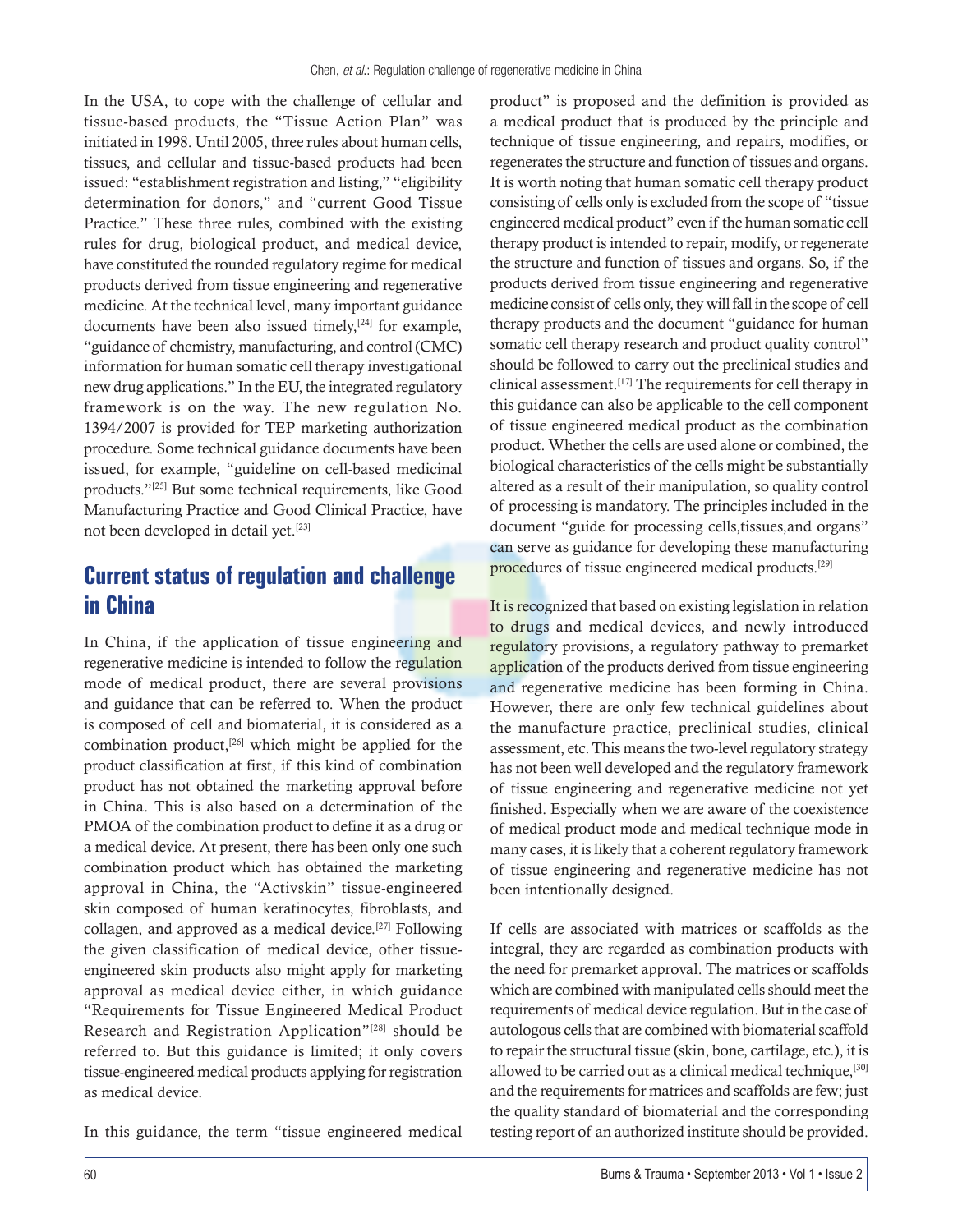More evidences of conformity of the medical device regulation, including the requirements for manufacture practice are absent.

Cell transplantation technique has been approved as a third-class medical technique in clinic.[18] Except that stem cells are excluded from transplantation, there are nearly no other limitations to the usage of viable cells, no matter whether they are autogeneic or allogeneic, minimally or substantially manipulated. This means some mature/functionally differentiated cell-based treatments of tissue engineering and regenerative medicine can be used as medical techniques in clinic; but at the same time, they might also fall into the scope of cell therapy products. If the more desirable regulatory mode is not defined, the guarantee on the safety and effectiveness in clinic might be impaired or weakened.

Stem cell is the enabling factor in the repair and regeneration of tissues and organs. The usage of stem cells has not been approved as the third-class medical technique in clinic since the regulation of medical technique was implemented in 2009. But there were once so many stem cell-based treatments offered at a high cost in the absence of rigorous scientific and regulatory requirements.<sup>[31]</sup> There are serious concerns about the safety and efficacy of such treatments. They might lack pharmacological or toxicological data from non-clinical studies and generally, there are no peer-reviewed publications to demonstrate their efficacy. Until recently, the loose regulation on the usage of stem cells in clinic has been changed in China. The usage of stem cells is restricted to the clinical experimental research. That means it cannot be advertised and there is no charge for the use of stem cells. The application of clinical experimental research of stem cells should be subjected to a centralized authorization procedure by a top competent authority, involving a uniform scientific evaluation of the quality, safety, and efficacy, which should be carried out according to the highest possible standards.[32] However, the regulation on the stem cell clinical experimental research is not applicable to the clinical trial in the development process of stem cell product. For stem cell products, some important guidelines on the preclinical study and clinical assessment are lacking.

It is obvious that the medical technique mode is adopted in so many cases of clinical application of tissue engineering and regenerative medicine. This is deemed a pragmatic regulatory strategy. It tentatively bridges the gap between the very rapid progress made in tissue engineering and regenerative medicine and their application in the clinic. The medical technique mode is not involved with the

hazards related to the defective products or unforeseen mechanisms that can affect thousands of patients, but this situation still requires careful analysis in terms of the risk-benefit weighing. The medical technique mode is preferred to be adopted in conditions of less risk, where the cells are minimally manipulated, homologously used only, and are not combined with drugs or medical devices. In the cases where the cells are subjected to substantial manipulation, or are not homologously used, or are combined with medical devices, there will be more risks which should be taken care of, such as those related to transmission of communicable disease, control of processing, and clinical safety and effectiveness concerns. Although the quality and safety related rules are required to be established in accordance with the relevant criteria of medical product, how these are established depends on individual medical institution where the medical technique is carried out. There will not be uniform regulation without a centralized authorization procedure. On the contrary, the regulatory regime of medical product is characterized by the centralized authorization procedure in which the scarcity of expertise in the area can be overcome and a uniform scientific evaluation of the quality, safety, and efficacy can be ensured. So, the necessity of a set of flexible regulatory requirements in the clinical application of tissue engineering and regenerative medicine is evident, but regarding the choice of medical technique mode or medical product mode, it should be decided on the riskbased strategy in which more thorough requirements apply to objects that are deemed more dangerous.

#### **Conclusion**

The above information represents the current regulatory situation associated with clinic application of tissue engineering and regenerative medicine, in which it is obvious that similar regulatory frameworks are constructed in the USA and EU. The risk-based regulatory strategy is highlighted which should be the determinant of the choice of regulatory mode. The mode of medical technique means there are accepted and limited risks imposed on patients. To cope with the hazards related to the medical products derived from tissue engineering and regenerative medicine and promote the commercialization, the two-tier regulatory framework composed of regulatory provisions and technique guidelines is suggested to be developed. In China, the adoption of risk-based strategy means there should be reconsideration and adjustment of the present application conditions of medical technique mode. On the other hand, the construction of two-tier regulatory framework which is tailored to meet the demands of development of medical